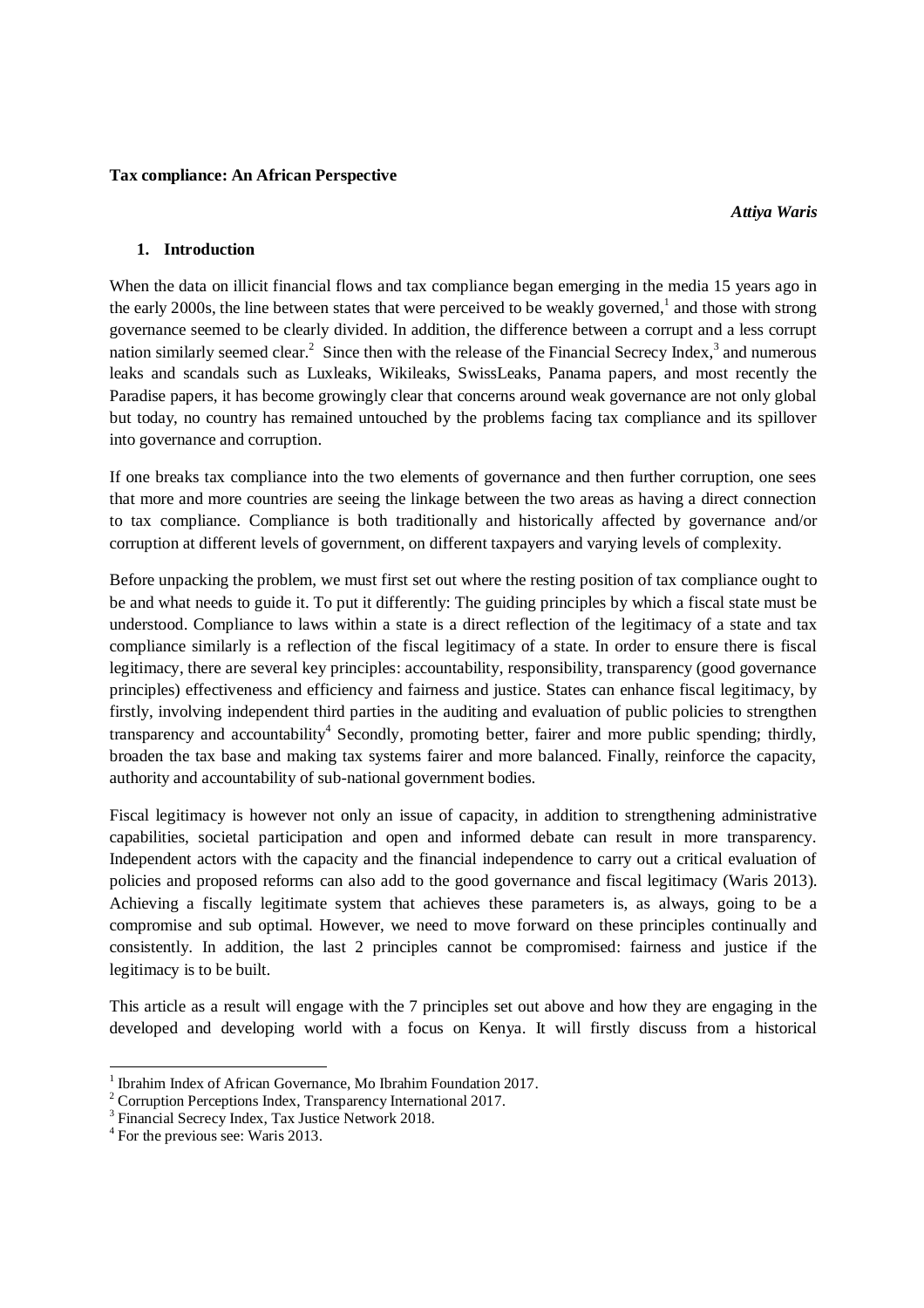perspective how developing countries like Kenya have reached the position they are in and secondly, where they stand on the issue of compliance and corruption and governance and finally, what needs to be done to improve the current status to improve the fiscal legitimacy of these states.

## **2. Developing Countries and their Fiscal Legitimacy: A Kenyan Focus**

Although different countries continue to grow and develop differently there are certain key issues one must analyse before one can understand it. The first is to place the state based on certain key indicators. This includes but is not limited to the following characteristics: durable characteristics that vary with the level of fiscality of the state: the financial theory, the form of government, the central administration, the local administration, the office holders, state responsibility, the method of financing, public finance, expenditure, revenues, credit structure, the role of the economy, economic policy, public enterprises, political participation, social consequences, statistics and finally the causes of instability. The principles of variation include the uniqueness of individual states and that they are a combination of a diverse set of characteristics that may not lend themselves to being categorised clearly and precisely. However, the presentation of these variations are not as clear cut when applied to individual states.

Firstly, effectively one can divide countries into states that include groups of nations and ethnicities. Most African countries have more than one ethnicity. Kenya for example has 44 recognised ethnic communities. All these communities within a developing country have completely different understandings and experiences with taxation before, during and after colonisation. Their level of exposure varies within and between communities and the state and as a result the compliance may also be different between urban and rural areas and between ethnic communities and between opposition areas and areas whose political leaders are in power. Numerous allegations and grand corruption scandals over the years since independence reflect a form of state capture by certain ethnic communities and families which was also the result in South Africa when Zuma resigned. In addition, this tribalism also prevents African states like Kenya and South Africa from uniting into one nation with one government for one people (Khamisi 2017).

Secondly, from a historical perspective, before, during and after the colonial era in what are today most developing countries, the different populations and peoples in countries around the world had very diverse understandings of taxation. Some communities in Kenya had a well-developed monetary and tax system financing the state: these include the city states on Mombasa, Lamu and Malindi (Waris 2007, 279). On the other hand, we have basic communities with simple forms of exchange of services by people for security where the young warrior clan provided security and in return they were housed and fed and their families cared for or on the other hand a chief who administered and settled disputes in return for food for the chief and his/her family. Thus to date there are peoples whose fiscal knowledge varies from those that had no comprehension of it simple people living close to the ground to more complex societies and kingdoms with a payment of taxes in goods or services or even in money where a monetary currency existed. However during colonisation the decision to introduce a capitalist economy in the African communal or socialist society led to the introduction of taxes with varying rates depending on the community (ibid. 286). Those that opposed colonisation most, paid more hut/poll tax than those that were quick to collaborate.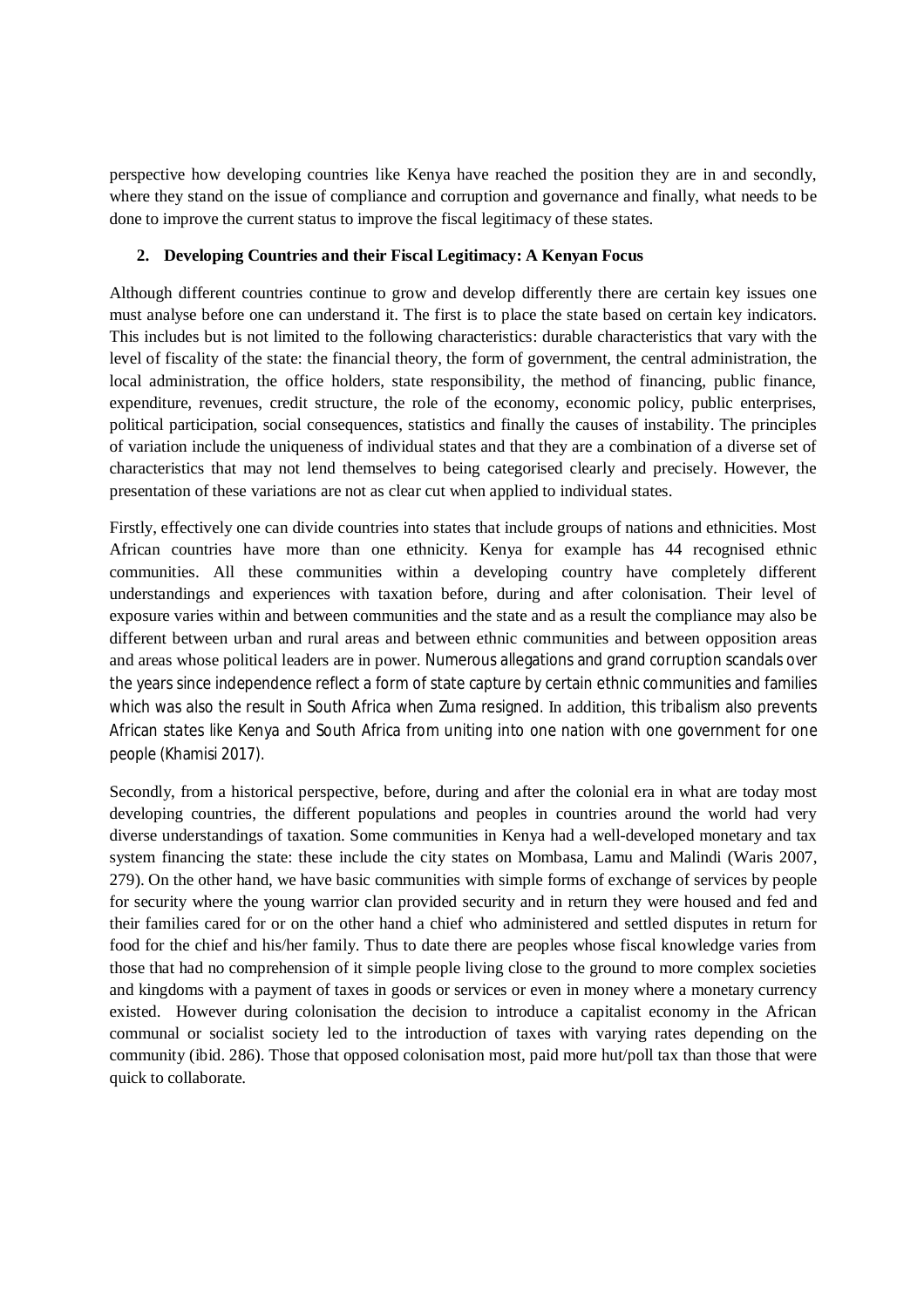Thirdly, the failure to develop and update the fiscal treaties, constitution, laws, policies and regulation. Many developing countries still have very old legal documents. Whereas Constitutions may be newer for example in Kenya the Constitution was passed in 2010, the laws surrounding the area of finance tend to be outdated. At the same time, the Income Tax in force currently in Kenya is the 1920 Colonial model ordinance adopted at independence. It has been amended several times but the majority of the document in place remains the substantial text of the 1920 colonial law. In areas of policy and administrative regulation developing countries rarely have these in place and when they do exist are not often implemented or enforced. Finally, international treaties are inherited from before independence and again these need to be revisited and there must be reflection on their necessity and reform.

Fourthly, the challenge of separation of the state from business continues to overwhelm the ability of the government and the economy to run. In average in developing countries like Kenya 80% of the economy tends to be through government business. The biggest challenge currently is that between 1970 and the 2000 in Kenya, civil servants were allowed to own businesses. As a result most civil servants began to secure procurement tenders for their companies and this problem continues to undermine the stability of the economy as the opacity in tenders due to the absence of beneficial ownership registers leaves a wide margin for the potential of corruption (Nsehe 2015).

Fifthly, the issue of corruption continues to undermine the ability of the state to collect taxes. A recent scandal showing procurement contracts where towels were being purchased by the National Youth Service for 1000 Euros each further undermines the willingness of taxpayers to contribute to the state. Although the government has arrested people involved in the theft of approximately 500 thousand Euros, 8.5 million Euros remain unaccounted for and the people responsible have not been arrested (Ilado 2018). Evidence of good spending develops tax payer compliance more effectively than efficient systems and well trained staff.

Sixthly, while there has been impetus to train revenue authority in issues of taxation there has been no similar training of ministry of finance, treasury, attorney general staff and the judiciary as well as the general public. The result is that the better encapacitated revenue officials are seen as aggressive and when cases need to go for dispute resolution the decisions can be swayed where the judge is less clear on the tax claim.

Seventhly, Kenya, ranked prominently in the latest Financial Secrecy Index and has passed legislation to set up the Nairobi International Financial Centre. While the actual terms of secrecy and tax incentives are not publicly known what it does show is that although Kenya engages at the UN Tax Committee and has signed onto the Multilateral Convention on Mutual Administrative Assistance in Tax Matters, it remains unclear what standpoint the country will take on the taxation of MNE. There seems to be no question on the signing onto international platforms and yet at the same time no clarity at the domestic level on what position the state is making: this lack of clarity makes for poor tax and fiscal policy.

Eighthly, participation and access of people to the state is limited predominantly to those that lobby. In the current efforts to review the Income Tax Bill of 2018, only 8 days were given for comments to the Bill and the only people who are receiving publicity on their opinions nationally in Kenya seems to be the private big accounting firms and the big companies. This lack of public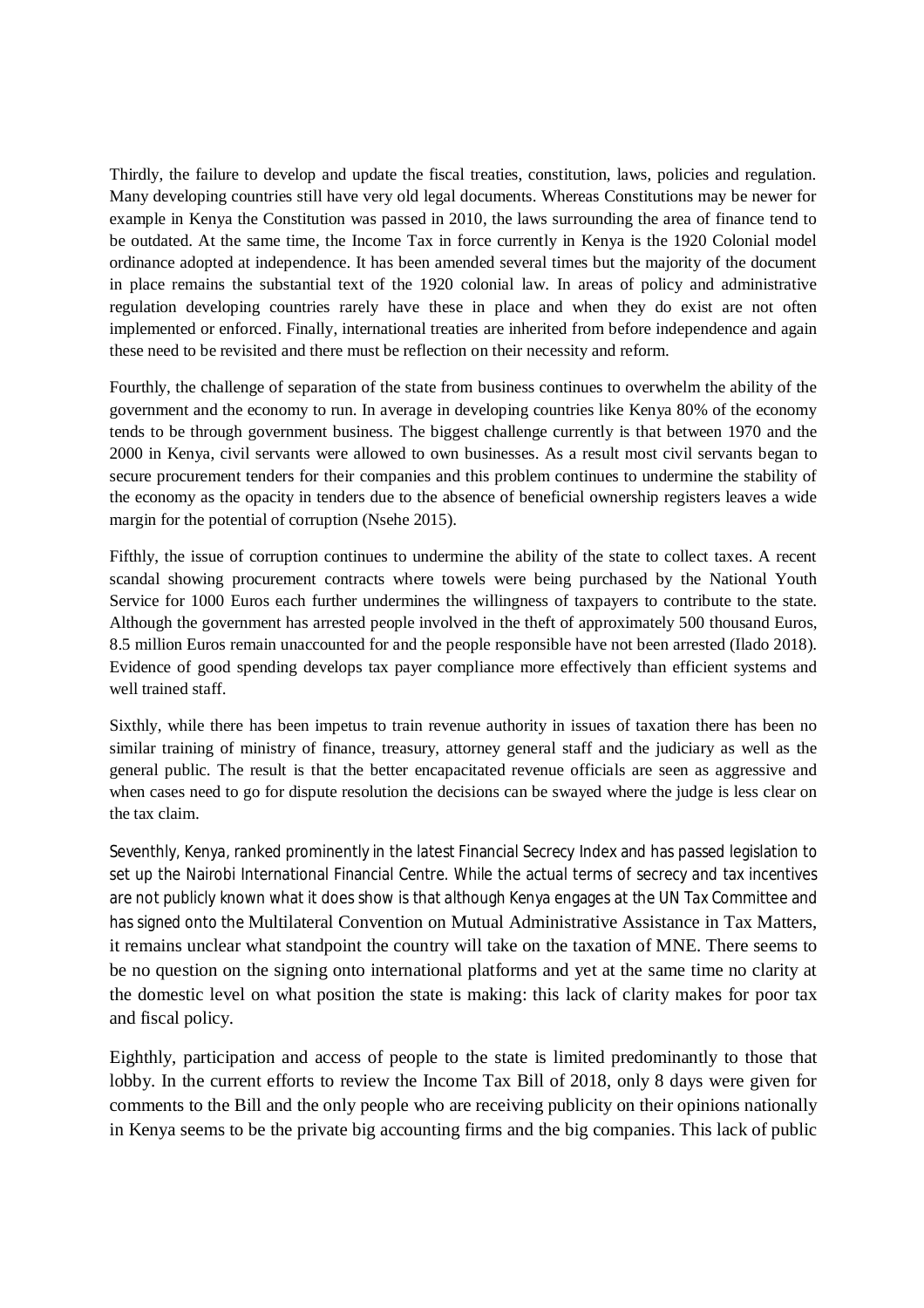access to participate in the process is resulting in a skewed understanding by politicians of the issues and as a result the passing of laws that are not well thought out.

Finally, the network of wealth chains globally and the secrecy jurisdictions in which the nodes sit allow for the continual holding of assets in foreign states to which developing country tax collectors have no access to the information in these countries (Seabrooke, Wigan 2017, 22). The result is that both nationals and non-nationals residing in a state are continuing to place their assets and accounts outside their countries of residency in order to evade, aggressively plan and avoid taxes. Removing secrecy provisions and sharing all information regarding domestic taxpayers is very important.

## **3. What Developed Countries Can do to Help Developing Countries**

There are certain key actions I believe that countries must undertake domestically, regionally and globally and for which assistance can be given by neighbouring countries as well as those countries that are further away and in different parts of the world to ensure increased tax compliance and reduce corruption.

Firstly, developing countries can themselves improve some of the areas to control and reduce corruption and improve tax compliance. One of the key ways of increasing tax compliance is by not only spending tax properly but also on ensuring there is clear transparency in the spending in order that tax payers are aware of the proper spending (IMF, OECD et al. 2011). A good example is Rwanda where tax spending as well as development aid was on projects based on the national development plan of the state, as a result, it was very clear that the one laptop and child project and the one cow a family project were provided for by the state.<sup>6</sup> This clear social spending and redistribution process showed clearly that the state is assisting the people and when it comes to time for tax compliance this may be made easier as the trust between the citizens and the state has been built and is evident. Developed countries can assist in this by ensuring that development aid ascribes to the development policies of the state and helps build the development agenda.

Secondly, there needs to be capacity building of communities, professionals and states coupled with the development of a tax ethic at national, regional and global level. However this requires debate and capacity building of national educational curriculums as well as ethical codes being developed at anticorruption authorities which are circulated and to which citizens ought to be required to sign on to if possible. Developed and developing countries are facing this challenge as a result there is need for a collaboration on a global code of conduct for professionals, states and citizens. There has been some training of tax officials by among others GIZ and TIWB however in addition to equipping the officials to assess and collect taxes better, it has also led to an increase in a bullying approach by many tax officials which needs to be tempered and can only be done effectively by capacitating all sectors of society.

Thirdly, the entire framework of regulation needs to be reconsidered. Developing countries like Kenya have not as yet set out their domestic and cross border tax policies, regulations laws. As a result there is a

 $6$  One Laptop Per Child (2011) Transforming Society Through Access to a Modern Education.

[http://wiki.laptop.org/images/5/53/Rwanda\\_Report-v7.pdf](http://wiki.laptop.org/images/5/53/Rwanda_Report-v7.pdf)

 $\overline{\phantom{a}}$  $<sup>5</sup>$  See Republic of Rwanda Ministry of Finance and Economic Planning (2000): Rwanda Vision 2020.</sup> <https://www.sida.se/globalassets/global/countries-and-regions/africa/rwanda/d402331a.pdf>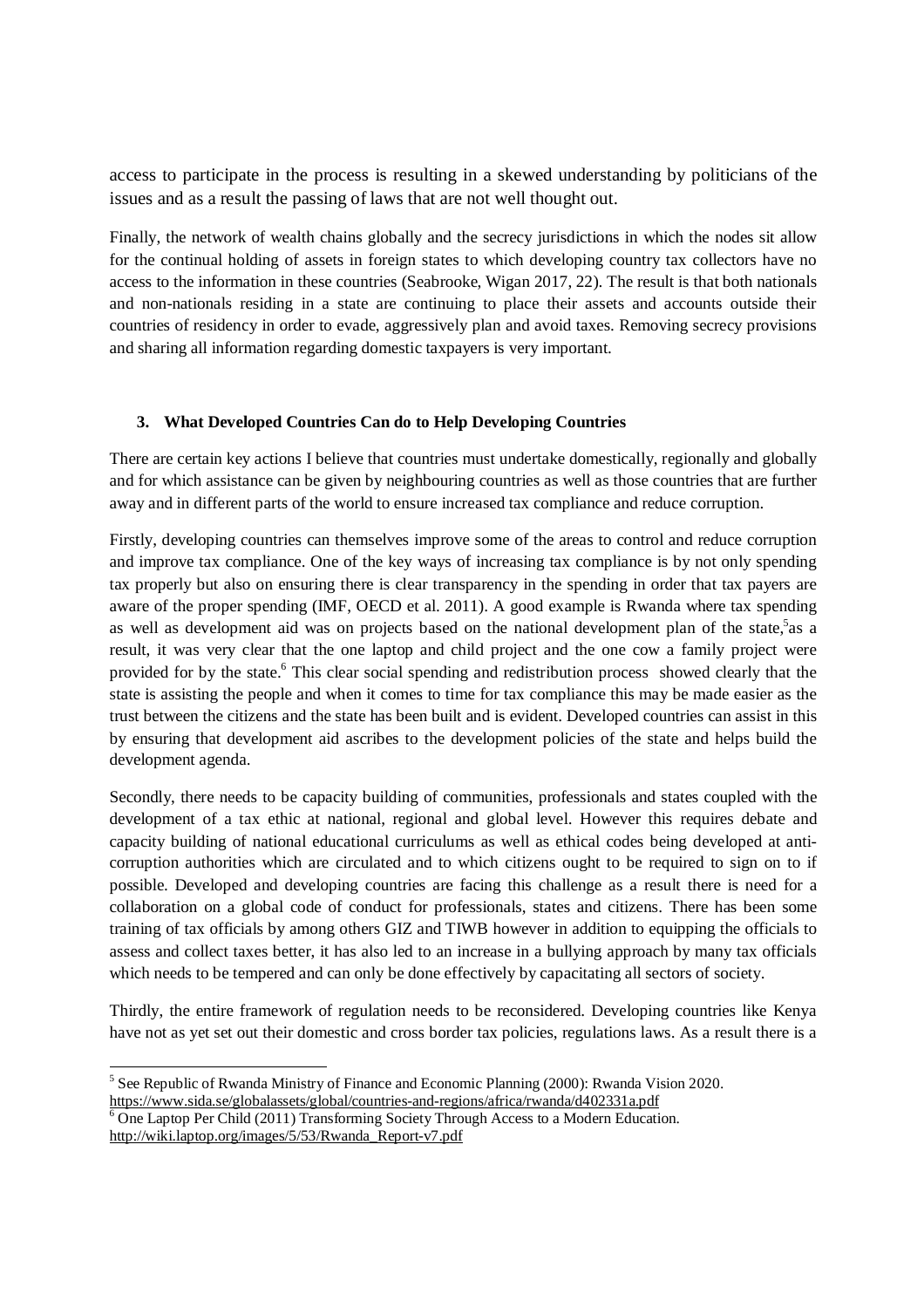need to have a clearly articulated and written out tax policy of a state at the domestic cross-border regional continental and global levels. There is a need to link academia in developing countries with Ministry of Finance/Treasury in order to develop these policies in order that there is a guide before treaties are signed as well as before any laws regarding tax are put in place or amended. Developed countries can support this process by sharing their policies and approaches with developing countries like Kenya.

Fourthly, the OECD unfortunately today dominates the global tax game. Whereas developing and emerging countries, cooperating in the so-called G77, would prefer the UN Framework for defining and regulating international tax cooperation, and Kenya supported this position at the Financing for Development Process in Addis Ababa in 2015, developed countries cooperating in the OECD prevented this from happening against the declared will of the majority of nations. OECD member states should respect and support the process for a democratically decided global tax framework where not the strong setting rules and forcing them upon the rest, but each nation has a say in defining a common cooperative framework. Supporting such the system for all nations is very important, again because the legitimacy going along with it. However, as long as such a legal-political space has not yet come to pass, states should support the setting up of locally sourced, national, regional and continental tax committees to advise governments better on tax issues and all states ought to support each other within such sub-level contexts in achieving this for the common good of all.

Finally, the biggest and probably the most important place where developed countries can provide support and help change the global direction. The international calls for more specific laws such as removal of secrecy in jurisdictions housing illicit bank accounts and corporations should have data publicly available in beneficial registries, through country by country reporting of corporate accounts, exchange of information (Davies and Gower 2015).

# **4. Conclusion**

In order to build a just and fair society that is fiscally sustainable, it is therefore crucial that jointly and separately all countries make changes not only domestically but in their cross-border activities. However, these are global problems requiring global solutions and unfortunately if only one sector, group or state undertakes it will inherently fail as it requires a global collaboration and therefore a global change in the rules of international tax.

# **Bibliography**

IMF, OECD, UN, World Bank (2011): Supporting the Development of More Effective Tax Systems - A Report to the G-20 Development Working Group. <https://www.oecd.org/ctp/48993634.pdf>

Davies T., Gower R. (2015): Letting the Public In: Opportunities and Standards for Open Data on Beneficial Ownership, Country-by-Country Reporting and Automatic Exchange of Financial Information. [https://financialtransparency.org/wp-content/uploads/2016/09/OpenData\\_fullpaper.pdf](https://financialtransparency.org/wp-content/uploads/2016/09/OpenData_fullpaper.pdf)

Ilado, P. (2018): NYS Hit by Fresh 10 Billion Scandal. The Star 9<sup>th</sup> May.<https://www.the>star.co.ke/news/2018/05/12/nys-hit-by-fresh-sh10-billion-scandal\_c1757639